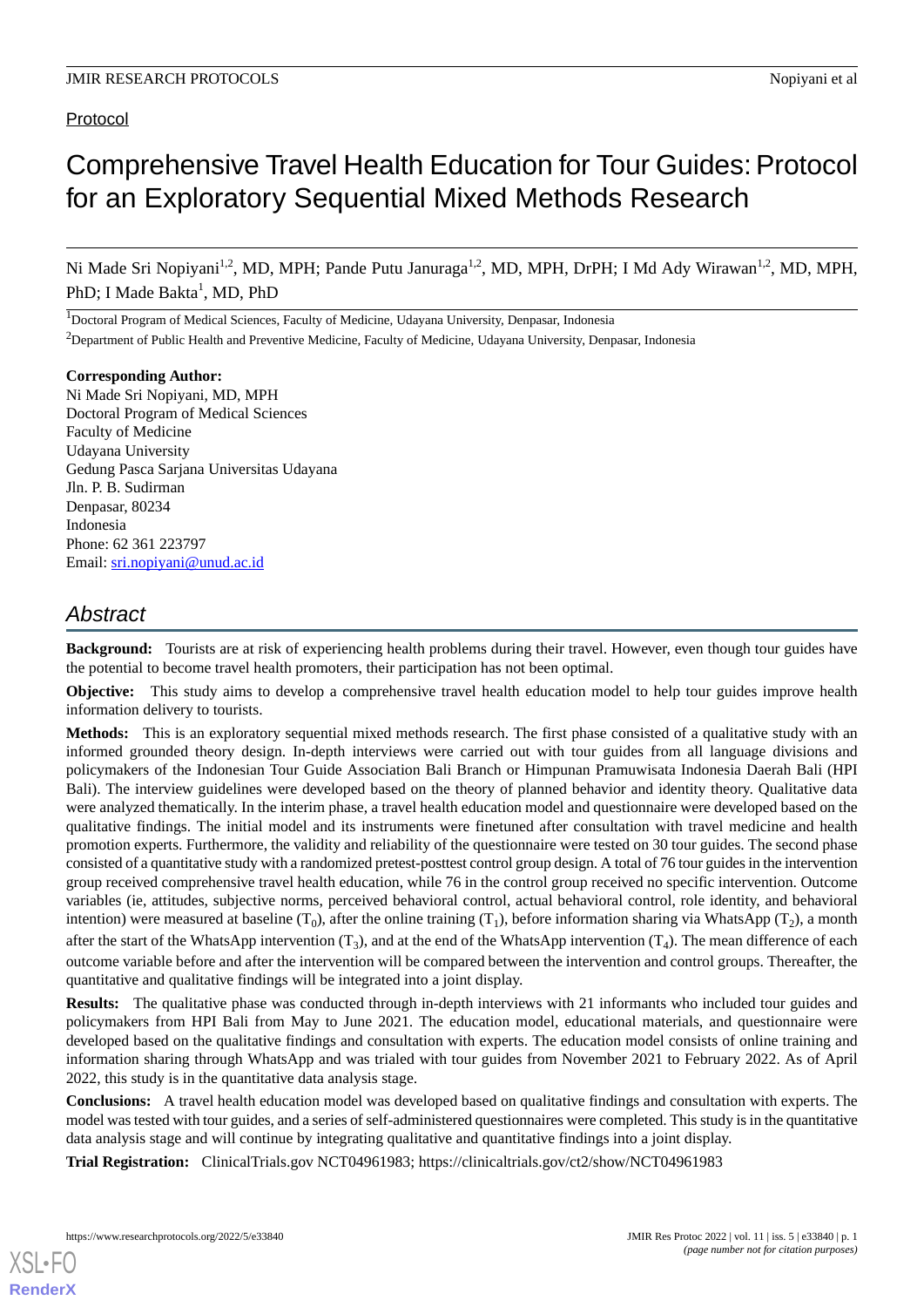#### **KEYWORDS**

travel health; health education; tour guides; tourists; health promotion

# *Introduction*

#### **Background**

Tourists are an epidemiologically important population because they are potentially exposed to diseases outside their home country and may serve as a conduit for diseases from their origin to destination country or vice versa [[1\]](#page-8-0). Tourists visiting tropical, subtropical, and developing countries, including Indonesia, are at a higher risk of morbidities and mortalities due to the lack of hygiene, sanitation, safety, and disease endemicity of the destinations [\[2](#page-8-1)[-5\]](#page-8-2).

Several studies in Australia revealed less than optimal pretravel health behavior of tourists visiting Southeast Asia, including Indonesia. There were low proportions of tourists seeking pretravel consultation, receiving malaria chemoprophylaxis, and receiving a vaccination for typhoid and hepatitis B [\[6-](#page-8-3)[8\]](#page-8-4). According to the literature, health problems that tourists experience during their visits to Indonesia include diarrhea, tropical infections (eg, dengue hemorrhagic fever, typhoid, malaria), respiratory infections (including COVID-19), animal bites (ie, rabies), methanol intoxication, and injuries or trauma due to accidents in tourism sites or traffic accidents [[3,](#page-8-5)[9](#page-8-6)-[17\]](#page-8-7). Mapping of safety hazards and risks based on the World Health Organization (WHO) criteria for 197 tourist attractions in Bali concludes that 6.6% are high-risk areas, 39.1% are moderate risk, and the rest are low risk [[14](#page-8-8)[,15](#page-8-9)].

These facts indicate that tourists need local, specific, and up-to-date information on the prevention of travel-related health problems to adopt appropriate prevention measures. A tour guide is one actor in the tourism industry that potentially delivers health information to tourists due to their intensive contact with tourists during their visits [[18-](#page-8-10)[20](#page-8-11)]. As one of the best-known tourism destinations in the world, Bali is a province with the highest number of international tourist visits in Indonesia [[21\]](#page-8-12). Bali has a great potential to involve tour guides in travel health promotion because it boasts 5470 registered tour guides, which is more than half of the total number of tour guides in Indonesia [[22\]](#page-8-13). However, a cross-sectional study in Bali suggested that about half of the tour guides in Bali never or rarely provide health information to the tourists they serve [[23\]](#page-9-0). This indicates the need for improved tour guide behavior and a need to address its determinants, namely attitude, subjective norms, role identity, self-efficacy, and knowledge [[23\]](#page-9-0).

There is no published literature to date on interventions to improve tour guides' involvement in travel health promotion. Therefore, a comprehensive, relevant, and effective intervention addressing determinants of tour guides' behavior in providing travel health information should be developed. Accordingly, this study aims to develop a comprehensive travel health education intervention relevant to the needs of tour guides providing travel health information to tourists in Bali. In

addition, this study aims to assess the efficacy of the intervention to improve tour guides' attitude, subjective norms, perceived behavioral control, actual behavior control, role identity, and intention to provide information regarding the prevention of travel health problems.

#### **Theoretical Foundation**

An integration of the theory of planned behavior (TPB) and identity theory was employed as the reference for developing the intervention because the constructs of these theories are relevant to the determinants of tour guides' behavior in travel health promotion [\[23](#page-9-0)-[26\]](#page-9-1). TPB purports that human behavior is determined by three types of considerations: behavioral beliefs, normative beliefs, and control beliefs. Each of these beliefs will shape attitudes toward behavior, subjective norms, and perceived behavioral control, which in turn will affect behavioral intention. Behavioral intention and actual behavior control will ultimately determine the implementation of a particular behavior [\[26](#page-9-1),[27\]](#page-9-2).

TPB has been used extensively in the development of behavior change interventions in the last three decades, including in the health sector [[28-](#page-9-3)[30](#page-9-4)]. TPB is used in this study because the delivery of travel health information by tour guides is a planned and voluntary behavior influenced by both internal and external determinants. There are limited publications related to the application of TPB in interventions to change actors'individual behavior to become health promoters with the primary purpose of changing the health behavior of others [\[29](#page-9-5),[30\]](#page-9-4). The application of TPB to interventions that target nonhealth actors to make them health promoters in the context of travel health is even less explored, calling for further study [\[31](#page-9-6)].

A tour guide's role as a nonhealth actor is a determinant that can influence their health-promoting behavior. Therefore, this research proposes an extended TPB by integrating identity theory into TPB [[28\]](#page-9-3). The travel health education model developed in this study is a comprehensive intervention as it targets all determinants of health behavior based on the construct of extended TPB.

# *Methods*

# **Trial Registration**

This study was registered in ClinicalTrials.gov (NCT04961983).

#### **Study Design**

This research employs an exploratory sequential mixed methods design, in which the collection and analysis of qualitative data are conducted prior to the quantitative data [\[32](#page-9-7),[33\]](#page-9-8). The qualitative study results in the first phase became the basis for the intervention development in the interim phase. The intervention was then tested for its efficacy in the quantitative study. The workflow is presented in [Figure 1.](#page-2-0)

 $XSI - F($ **[RenderX](http://www.renderx.com/)**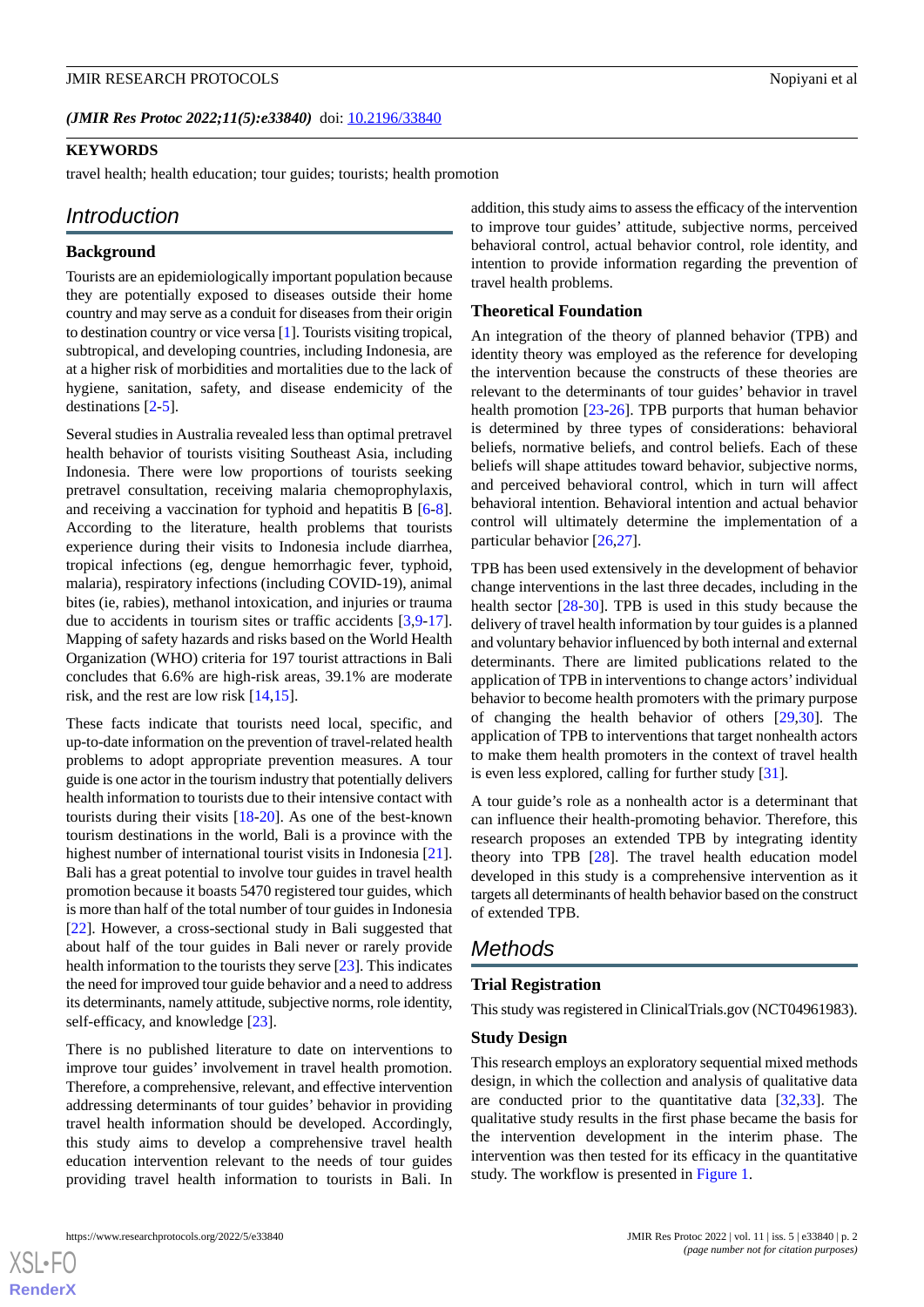<span id="page-2-0"></span>Figure 1. Workflow of an exploratory sequential mixed methods study to develop a travel health education model.



#### **Study Setting and Population**

This study was conducted in Bali, Indonesia. The study population comprised of 5470 tour guides who are registered members of the Indonesian Tour Guide Association Bali Branch or Himpunan Pramuwisata Indonesia Daerah Bali (HPI Bali).

#### **Phase 1: Qualitative Study**

#### *Study Design*

The first phase of this research consisted of a qualitative study with an informed grounded theory, a design in which processes and products are developed in accordance with grounded theory but informed by existing theoretical frameworks [\[34](#page-9-9)].

#### *Informants*

At the beginning of this study, purposive sampling was employed, a nonrandom method ensuring that particular categories of informants within the population were represented in the study [\[35](#page-9-10)]. Informants were recruited based on the category of language division. There are 11 language divisions in HPI Bali: English, Japanese, Korean, Mandarin, France, Dutch, Italian, Spanish, Russian, German, and Indonesian. Every language division in HPI Bali has its own market countries (eg, tour guides in the English language division serve tourists from English-speaking countries). Therefore, 11 tour guides from all language divisions of HPI Bali were interviewed to gain a comprehensive understanding of the health education needs of tour guides serving tourists from various countries. In addition to the tour guides, we conducted in-depth interviews with 2 policymakers from HPI Bali to explore more perspectives regarding a feasible and relevant travel health education model to address tour guides' needs. Based on the ongoing data analysis results, 8 tour guide informants were recruited using theoretical sampling, recruitment based on data that require further exploration [\[35](#page-9-10)]. These informants were recruited through HPI Bali or snowballed from the previously interviewed informants. The prospective informants received an explanation of the research, and those who were willing to participate were asked to provide written consent.

#### *Interview Guides*

Questions for the semistructured interview guide were developed with reference to the constructs of the TPB, which was integrated with the identity theory. The interviews explored the following themes:

- Health problems experienced by tourists during their visit
- Attitude, subjective norms, perceived behavior control, role identity, actual behavioral control, and intention to provide information regarding travel health
- Provision of travel health information to tourists and barriers faced in conveying the information
- Tour guides' needs for travel health information
- Educational strategies pertinent to tour guides' needs (content, mode of delivery, duration, setting, supporting facilities)

All topics were explored through open questions. The order of questions was flexible according to each informant's response during interviews. Other information outside the interview guide that was interesting and important was also explored by the interviewers.

#### *Data Collection*

Data collection was carried out in person following COVID-19 health measures (ie, wearing masks and physical distancing) in the place and time agreed by the informant and interviewer. Interviews were audio recorded with the informants' consent. Data collection and analysis were conducted concurrently. Recruitment of informants were stopped when the data reach theoretical saturation, the point at which no new theoretical insight emerges [\[35](#page-9-10)].

#### *Data Analysis*

The qualitative data were analyzed using inductive thematic analysis, in which the researcher identifies patterned themes [[36\]](#page-9-11). Thematic analysis steps include interview transcription, familiarization of data, open coding of the entire data, axial coding (identifying the association of codes and integrating associated codes into a thematic category), selective coding

https://www.researchprotocols.org/2022/5/e33840 JMIR Res Protoc 2022 | vol. 11 | iss. 5 | e33840 | p. 3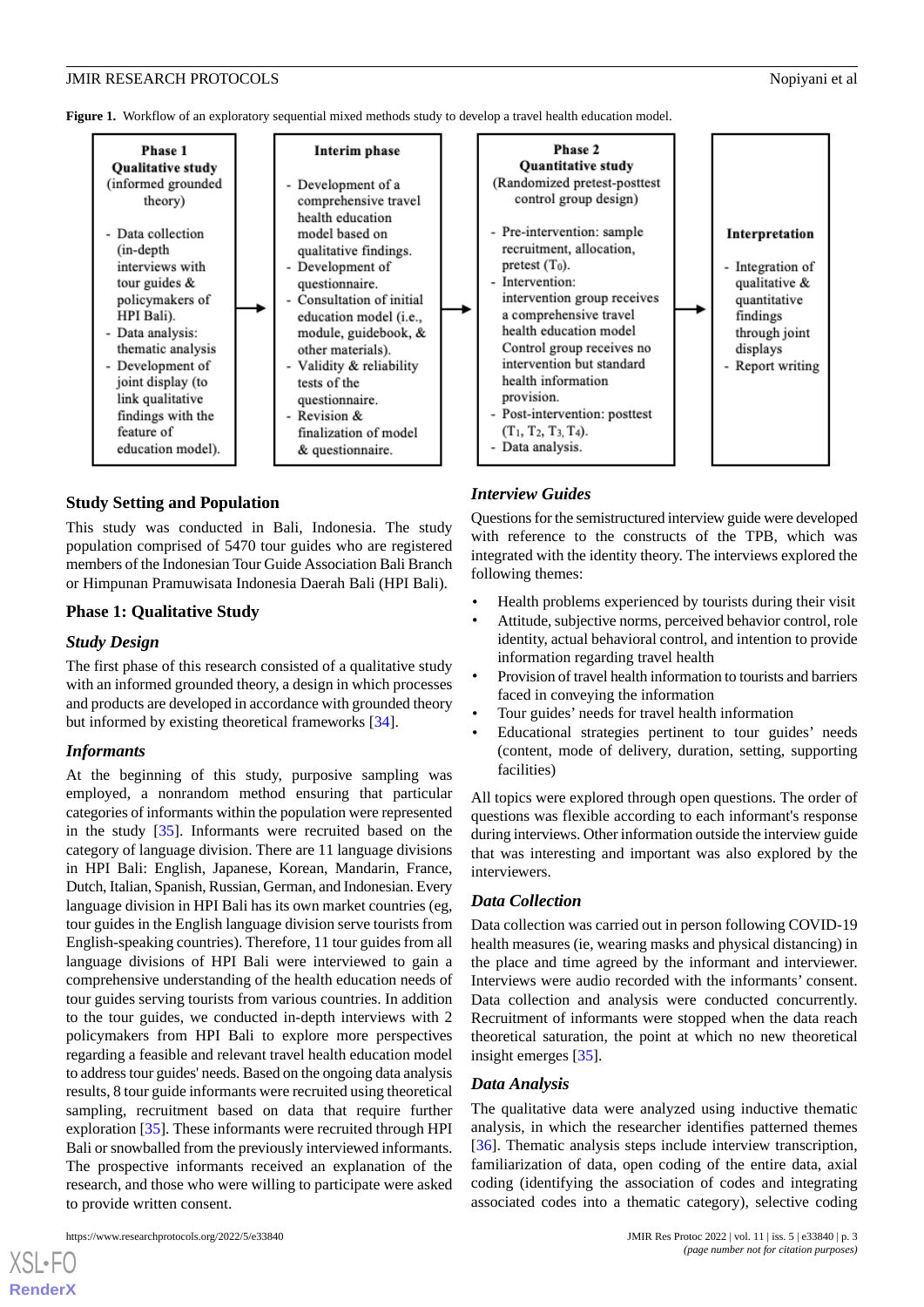(selecting and integrating categories into main themes to construct a theory), and report writing. The report also contained a joint display to link the qualitative findings with the detailed components of intervention design. Strategies to increase the trustworthiness of the research findings included triangulation of sources and peer debriefing with experts in travel health and health promotion [\[33](#page-9-8)]*.* NVivo 12 Plus software was utilized in the data analysis process.

#### **Interim Phase**

In the interim phase, the qualitative findings were used to develop an intervention in the form of a travel health education model and its instruments (ie, travel health promotion guidebook for tour guides, training module, and media for WhatsApp information sharing), as well as a questionnaire to be tested in the quantitative study. The integrative procedure in this study was represented in a joint display. Joint display explicitly presents how the codes and themes that emerged in qualitative research have shaped the intervention elements [\[32](#page-9-7)]. The initial education model, its instruments, and the questionnaire were refined after consultation with travel medicine, health promotion, and tour guiding experts who provided input regarding the content and delivery formats. The questionnaire then underwent a pilot test on 30 tour guides. The validity and reliability of the questionnaire were analyzed, and revisions were made accordingly.

# **Phase 2: Quantitative Study**

# *Study Design*

The research then continued with a quantitative strand using an experimental randomized pretest-posttest control group design. The intervention group received intervention in the form of a comprehensive travel health education model, while the control group received no intervention but standard health information provision.

# *Participants*

The minimum sample size in this study was calculated by employing the WHO Sample Size Determination software using the formula of a 1-tailed hypothesis test for a difference in two population means [[37\]](#page-9-12). Using the parameters  $d=10.0$ ,  $\mu$ 1=71.2,  $\mu$ 2=66.2,  $\alpha$ =.05, and 1– $\beta$ = 90% and taking into account a dropout rate of 10%, the minimum number of samples for each intervention and control group was 76. Sample selection was carried out with disproportionate stratified random sampling from the list of tour guides who were HPI Bali members. The

selected tour guides were contacted to determine if they met the eligibility criteria. Those who did were given a further explanation of the research and asked to sign the informed consent form if they were willing to participate.

# *Eligibility Criteria*

Samples for the quantitative research were recruited according to the following inclusion criteria: registered members of HPI Bali, age 55 years old or younger, working as a tour guide for 1 year or more, own a smartphone and/or computer with Zoom and WhatsApp applications, and familiar with Zoom and WhatsApp usage.

The exclusion criteria included the following: holding structural positions in HPI, having a formal health education background, unwilling to work as a tour guide after the reopening of tourism, and reluctant to participate in the study. In addition, the dropout criteria included those who did not fully participate in the intervention and could not be contacted due to illness or other reasons at the time of data collection.

## *Assignment of Intervention*

A study statistician employed permuted block randomization technique to assign the participants to the intervention and control groups [\[38](#page-9-13)]. The research group assignment was communicated to the research team member, who informed and managed the participants' enrollment and intervention assignment. A strategy to improve participants' adherence to the intervention protocol was to elucidate the benefits of full participation in this study, including the provision of a completion certificate, credit for the internet, and compensation for the time allocated for participating in the online training. In addition, adherence monitoring was performed by inspecting the participants' attendance and participation in each education session.

#### *Study Outcomes*

The outcomes of this study referred to the constructs of integrated TPB and identity theory, including attitude, subjective norms, perceived behavioral control, actual behavioral control, behavioral intention, and role identity. A summary of the outcomes is presented in [Table 1](#page-4-0).

In addition to those outcome variables, several variables were controlled by analysis, namely age, sex, education, length of work, employment status, tourists' country of origin, and type of tourism activities.

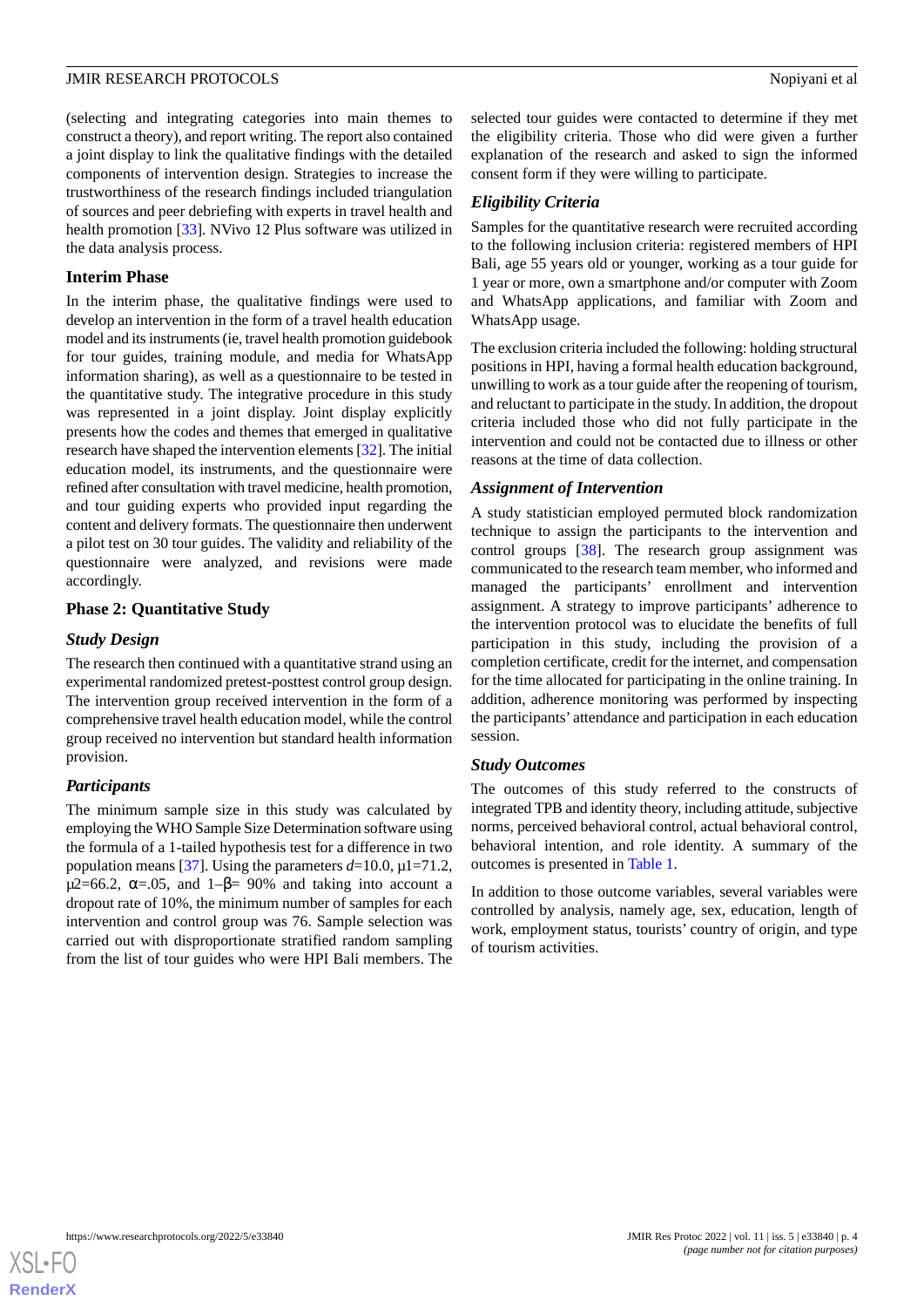<span id="page-4-0"></span>Table 1. Summary of study outcomes.

| Study outcomes                  | Definition                                                                                                                                                                                                                                 | Data measurement and analysis<br>scale                                        | Data source (time point)                                          |
|---------------------------------|--------------------------------------------------------------------------------------------------------------------------------------------------------------------------------------------------------------------------------------------|-------------------------------------------------------------------------------|-------------------------------------------------------------------|
| Attitude                        | Psychological tendencies expressed by the tour<br>guides regarding providing travel health information<br>to tourists                                                                                                                      | Measurement scale: ordinal<br>(Likert scale)<br>Data analysis scale: interval | Self-administered questionnaire $(T_0,$<br>$T_1, T_2, T_3, T_4$   |
| Subjective norms                | Tour guides' perception of the extent to which<br>providing travel health information to tourists is<br>something that is expected by the tourists they<br>serve, their employers (travel agents), HPI <sup>a</sup> , and<br>the community | Measurement scale: ordinal<br>(Likert scale)<br>Data analysis scale: interval | Self-administered questionnaire $(T_0,$<br>$T_1, T_2, T_3, T_4$   |
| Perceived behavioral<br>control | Tour guides' confidence in their ability to provide.<br>travel health information to tourists                                                                                                                                              | Measurement scale: ordinal<br>(Likert scale)<br>Data analysis scale: interval | Self-administered questionnaire $(T_0,$<br>$T_1, T_2, T_3, T_4$   |
| Actual behavioral<br>control    | Tour guides' knowledge regarding the prevention<br>and first aid of travel health problems                                                                                                                                                 | Measurement scale: ordinal<br>(Likert scale)<br>Data analysis scale: interval | Self-administered questionnaire $(T_0)$ ,<br>$T_1, T_2, T_3, T_4$ |
| Role identity                   | Tour guides' perception of the extent to which<br>travel health promotion is a part of their role                                                                                                                                          | Measurement scale: ordinal<br>(Likert scale)<br>Data analysis scale: interval | Self-administered questionnaire $(T_0,$<br>$T_1, T_2, T_3, T_4$   |
| Behavioral intention            | Tour guides' willingness to provide travel health<br>information to the tourists they serve                                                                                                                                                | Measurement scale: ordinal<br>(Likert scale)<br>Data analysis scale: interval | Self-administered questionnaire $(T_0)$ ,<br>$T_1, T_2, T_3, T_4$ |

<sup>a</sup>HPI: Himpunan Pramuwisata Indonesia (Indonesian Tour Guide Association).

#### *Data Collection*

Quantitative data collection was carried out through self-administered questionnaires. The outcome variables were measured at 5 time points: at baseline  $(T_0)$ , immediately after the online training  $(T_1)$ , a month after training and before information sharing via WhatsApp  $(T_2)$ , a month after the start of WhatsApp information sharing  $(T_3)$ , and two months after WhatsApp intervention or at the end of intervention  $(T_4)$ . All participants in the intervention and control groups were asked to simultaneously fill out digital questionnaires (Google Forms) at a particular time determined by the researcher. Instructions for filling out the questionnaire were listed at the beginning of each questionnaire section to prevent incorrect or incomplete responses. Reminders via SMS and WhatsApp were sent to participants to ensure that the questionnaire was filled. There was no specific data monitoring committee established in this study due to the limited study scale and available resources. Data monitoring was undertaken by an appointed member of the research team (author NMSN).

# *Questionnaires*

[XSL](http://www.w3.org/Style/XSL)•FO **[RenderX](http://www.renderx.com/)**

The instrument used to collect the quantitative data was a self-administered questionnaire. The same questionnaire was utilized for both the pretest and posttest and consisted of 7 sections: sociodemographic and job characteristics, attitude, subjective norms, perceived behavioral control, actual behavioral control, role identity, and behavioral intention.

The statements in the questionnaire to measure outcome variables were developed based on an integration of TPB and

identity theory as well as the results of the qualitative strand. Alternative responses for each statement were presented on a 7-point Likert scale ranging from strongly disagree to strongly agree. Meanwhile, the actual behavioral control was measured using questions related to knowledge regarding prevention and first aid of travel-related health problems, with "right," "wrong," and "do not know" options.

#### *Data Management and Analysis*

Quantitative data were extracted from the digital questionnaires and transferred to the database. Coding was done to the extracted data, and data values were checked by two data analysts. Data without participants' names were exported into a file format suitable for analysis with statistical software. The electronic data were stored on a computer protected with a password and only accessible to the research team.

Quantitative data will be analyzed descriptively by calculating the frequency distribution for categorical data as well as the total scores, mean, median, standard deviation, and range of minimum to maximum scores on numerical data. The comparability of the intervention group and the control group in terms of control variables will be analyzed using the chi-square test for categorical data and independent *t* test or Mann-Whitney *U* test for numerical data [\[39](#page-9-14)[-41](#page-9-15)]. Data normality will be calculated using Kolmogorov-Smirnov test. Additionally, data homogeneity will be tested using the Levene test [\[39](#page-9-14),[42\]](#page-9-16). A complete case analysis will be performed to handle missing outcome data.

The mean comparison test will be conducted to determine mean differences between the intervention and the comparison groups.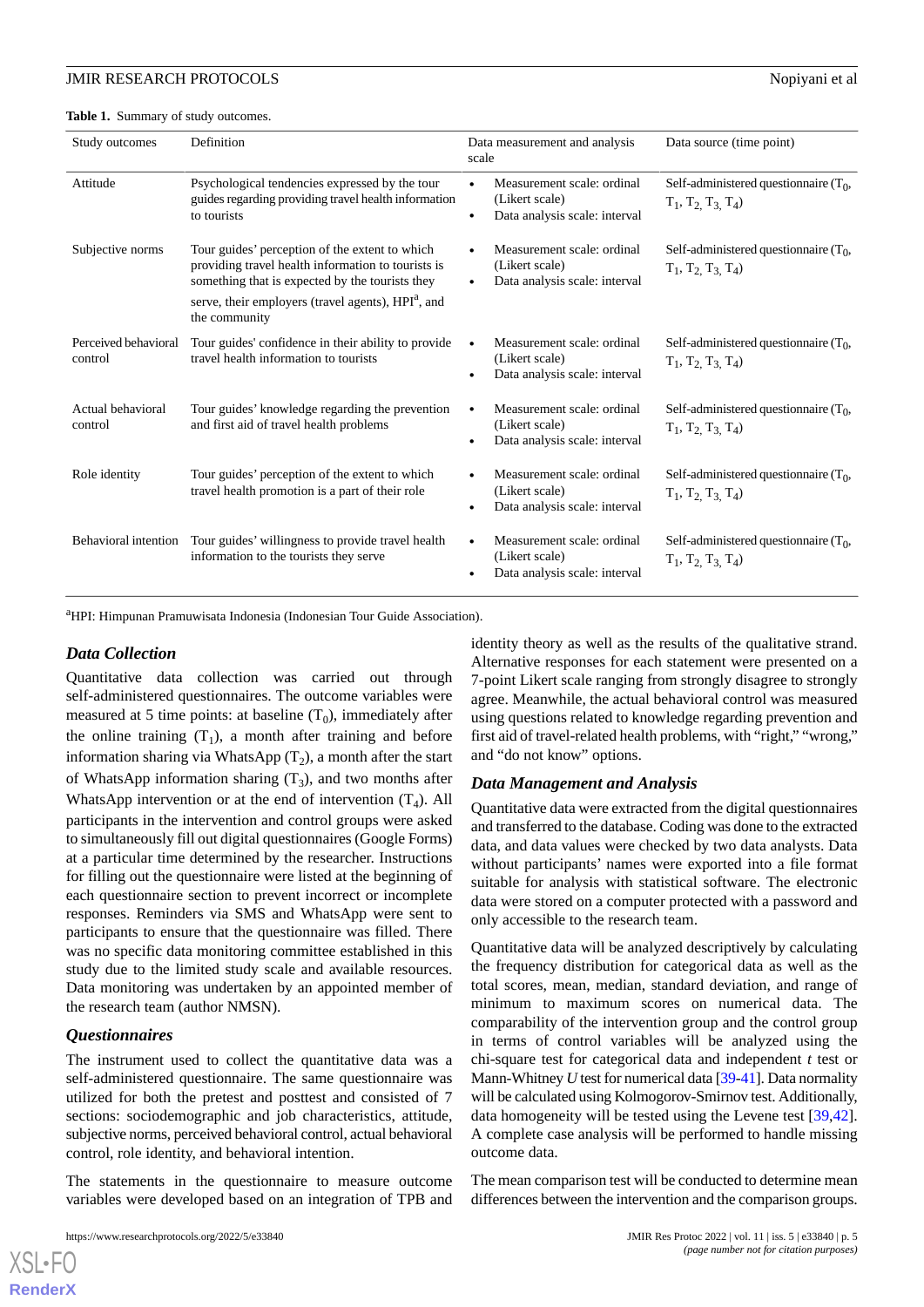Repeated measures analysis of covariance (ANCOVA) will be employed because the measurement of dependent variables was conducted repeatedly at 5 time points, and there are covariates that need to be controlled in the analysis [[39\]](#page-9-14).

# **Data Integration**

Mixed methods research employs various approaches and data collection and analysis methods, which are integrated to answer a research question. Therefore, integration between the qualitative and quantitative approaches during the research process is a defining feature of mixed methods research [[43\]](#page-9-17). The integration procedure in this study will be carried out through the development of joint displays that will demonstrate the relationship between quantitative and qualitative findings [[32](#page-9-7)[,43](#page-9-17)]. The joint display procedure aims to interpret how the results of quantitative research support the quality and the appropriateness of the context and culture of an intervention developed specifically for a particular population [[32\]](#page-9-7).

# **Ethics Approval**

This study received ethical clearance from the Institutional Review Board of the Faculty of Medicine, Udayana University/Sanglah General Hospital (number 1419/UN14.2.2.VII.14/LT/2021). The informed consent procedure was followed, and written consent was provided by the participants. Data obtained throughout the research process were kept confidential and stored in computers and cabinets only accessible to the research team. The participants' anonymity was upheld by not including their names or other identifiable characters in transcriptions, research reports, or publications.

# *Results*

Qualitative data collection was conducted from May to June 2021. There were 21 informants including tour guides from 11 language divisions and the head and secretary of HPI Bali. Qualitative findings revealed some negative behavioral, normative, and control beliefs that influenced tour guides'lack of intention and behavior. Moreover, their role as "nonhealth actors" informed their low intention to provide health information to tourists. A lack of knowledge regarding prevention and first aid of frequent travel-related health problems was also documented.

A comprehensive travel health education model was developed at the interim phase (July to October 2021). The instruments of the model, namely the training module, guidebook, and media for WhatsApp information sharing, were designed based on the qualitative findings. These instruments were further finetuned after consultation with travel medicine and health promotion experts. The questionnaire was also tested for its validity and reliability with 30 tour guides. Refinements to the questionnaire were made according to the results.

The travel health education model includes 10 hours (2 days) of online training via Zoom and weekly travel health information sharing via the WhatsApp group for 2 months. The training content and format were included in the training module [\(Figure](#page-6-0) [2\)](#page-6-0). The topics covered in the training included:

- The importance of travel health information for tourists
- The potential role of tour guides in tourists' health
- Assessment of tourists' health risks
- Prevention and first aid of general travel-related health problems, water and foodborne diseases, allergic reactions, respiratory tract infections (including COVID-19), mosquito and other insect bites, rabid animal bites, snake bites, stings and punctures from marine animals, methanol poisoning, sexually transmitted infections, and trauma or injury
- Health and safety hazards of tourist attractions and travel health facilities in Bali
- Communication techniques in travel health promotion to tourists

The training materials were delivered by travel medicine, health promotion, and medical emergency experts. Participants also received a travel health guidebook containing information on the prevention and first aid of various travel-related health problems ([Figure 2](#page-6-0)).

WhatsApp information sharing was initiated in December 2021, a month after training. Participants were invited to a WhatsApp group and received weekly travel-related health information for 2 months. Participants asked questions and shared their experiences in the WhatsApp group. A moderator answered the questions and facilitated discussions among the participants. A total of 76 tour guides in the intervention group fully participated from the beginning to the end of the intervention (November 2021 to February 2022). An identical number of tour guides in the control group received no intervention but completed a series of self-administered questionnaires.

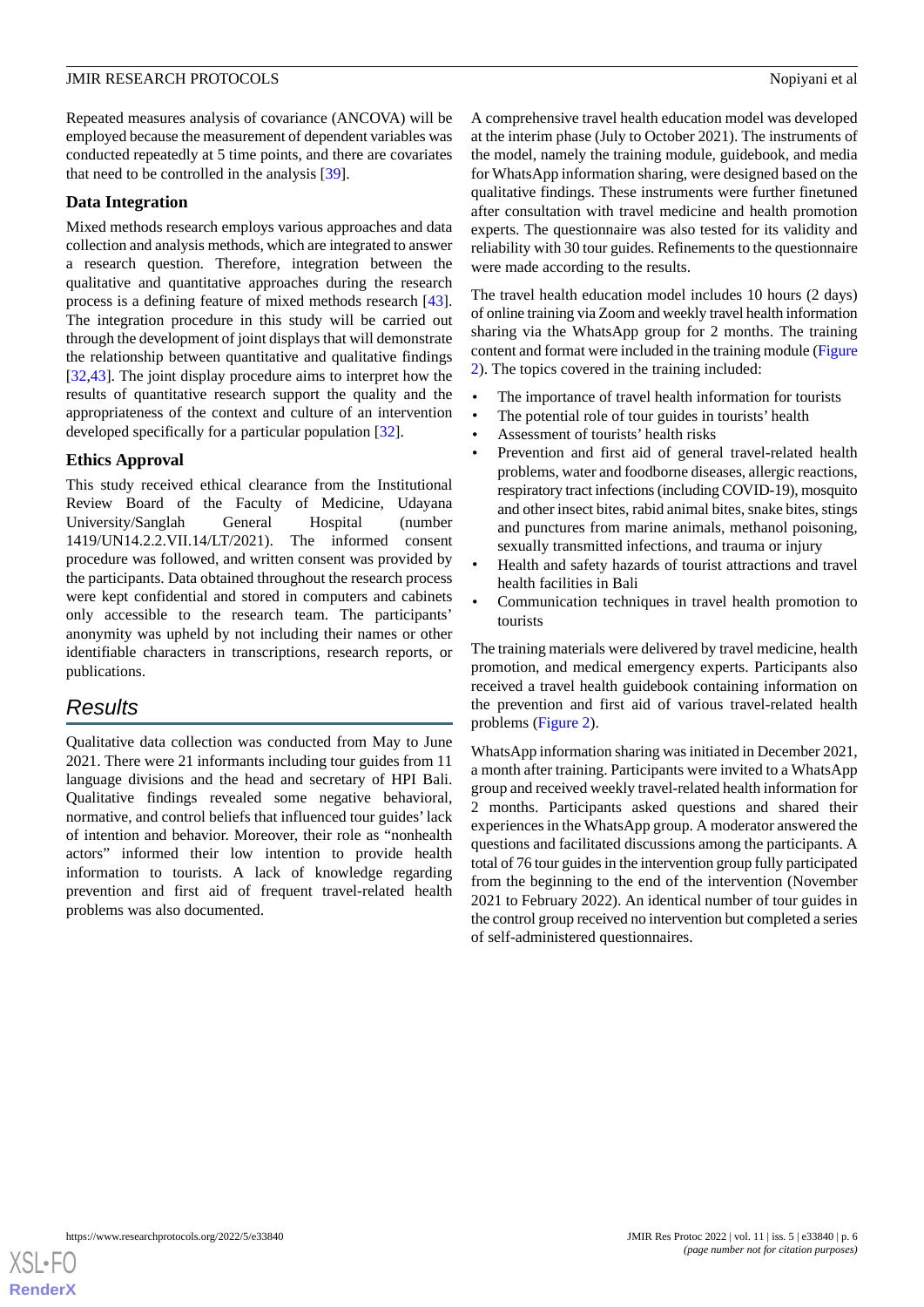<span id="page-6-0"></span>

# *Discussion*

## **Initial Findings**

This study aims to develop a comprehensive, relevant, and effective travel health education model for tour guides. The model is comprehensive because it addresses all determinants of behavior according to TPB and identity theory. This model is also relevant to tour guides' needs because it was developed with active participation from tour guides and accommodated their perceptions and preferences. The results of 21 in-depth interviews were used to develop the components of the initial travel health education model. The qualitative results of this mixed methods study confirm the findings of a cross-sectional study on tour guides in Bali showing that improvements should be made in tour guides' provision of travel health information to tourists [\[23](#page-9-0)]. The qualitative data also indicate a need to address the determinants of travel health information provision to tourists, namely tour guides' attitude, subjective norms, perceived behavioral control, role identity, actual behavioral control, and intention. The education content was developed using information on tour guides' normative beliefs, behavioral beliefs, control beliefs, role identity, and information regarding various health hazards and health problems encountered by tourists throughout their travel.

Tour guides in Bali have limited exposure to information on the prevention and first aid of travel-related health problems. Most of the informants showed a preference for training as a direct and interactive way of obtaining information regarding travel health. Due to the COVID-19 pandemic and its resultant public health measures, online training is more feasible and safer to implement than traditional face-to-face learning. Moreover, online training can be provided to tour guides residing outside Bali. Many tour guides moved back to their



hometown during the pandemic because Bali is currently closed for international tourism. Training was complemented with information sharing via WhatsApp to maintain the retention of acquired information and enable further discussion. WhatsApp is considered an appropriate platform for education because it is the main communication platform used in HPI Bali.

Participation in the quantitative study was challenged by the fact that many tour guides have become jobless and are facing economic challenges due to COVID-19. Therefore, the participants were given internet credit and compensated for their time. All participants in the intervention and control groups fully participated in this study. No conclusions regarding the effectiveness of this model could be made because this study is still in the quantitative data analysis phase.

#### **Comparison to Prior Work**

Published literature on interventions to improve the involvement of tourism actors in travel health promotion is still limited. Most of publications so far have been observational studies focusing on the travel health-related knowledge, attitude, and practices of actors in the tourism sector  $[23,44-47]$  $[23,44-47]$  $[23,44-47]$  $[23,44-47]$  $[23,44-47]$ . There was an experimental study in Canada examining the effectiveness of a health promotion model in the form of providing brochures, pamphlets, and website to improve travel agents' referral behavior to travel clinics for pretravel consultation [[31\]](#page-9-6). However, a comparison could not be made with this study due to the different target population, targeted behavior changes, and setting.

# **Strengths and Limitations**

The strength of this study lies in its use of an exploratory sequential mixed methods design. The qualitative strand enables a broad and in-depth exploration of the perspectives and experiences of tour guides and is expected to produce a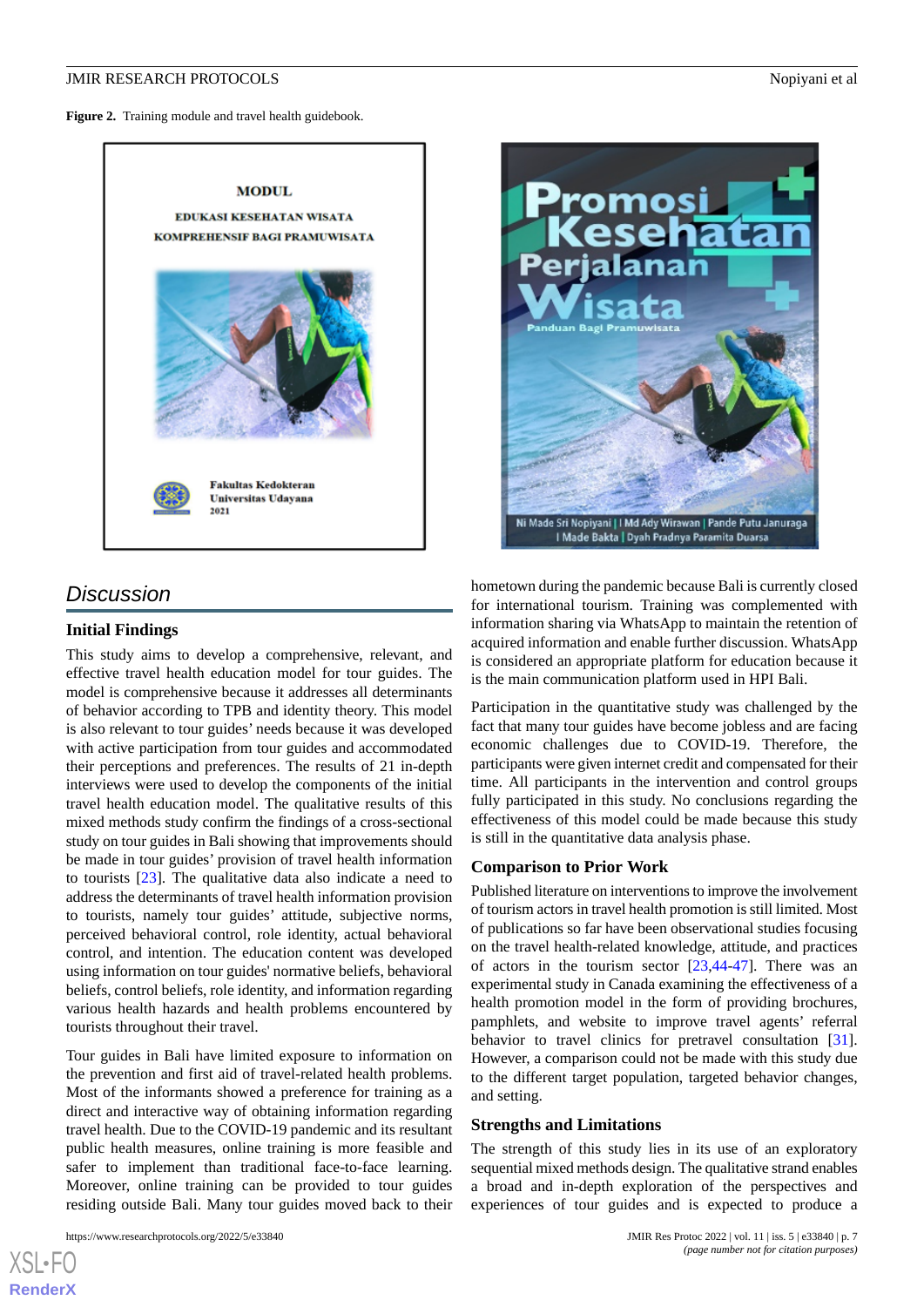comprehensive and relevant model. Meanwhile, the quantitative strand provides evidence of the model's efficacy. The mixed methods design of this study can justify the efficacy, context, and cultural appropriateness of the education model developed specifically for tour guides [[32\]](#page-9-7).

This study has novelty as the first mixed methods research that aims to develop a travel health education model for tour guides and was developed by systematically referencing TPB integrated with identity theory [[24](#page-9-20)[,25](#page-9-21)]. Therefore, it is also expected to provide a theoretical advantage for the development of TPB.

This study also has some limitations. First, the education model was developed based on the experiences and perspectives of tour guides in Bali. Therefore, the content covered in this education model might not reflect the needs of all the tour guides in Indonesia because it is an archipelago with varied health situations. However, tour guides in Bali comprise more than half of tour guides in Indonesia. Tour guides in Bali, especially those proficient in languages rarely mastered by tour guides in other provinces (ie, Spanish, French, Russian, Korean, and Dutch), also provide overland tour guiding services to other parts of Indonesia. Therefore, their perceptions may also accommodate the travel health education needs of tour guides in other tourist destinations in Indonesia.

The second study limitation is that all study outcomes were measured through a self-administered questionnaire, which is a subjective measurement tool. Thus, there is a probability of participants providing normative answers that could have influenced data validity. Moreover, because this research was carried out amid the COVID-19 pandemic when tourist visits were still very limited, measurement of behavior could not be carried out.

#### **Future Directions**

As of April 2022, this study is in the quantitative data analysis phase. The quantitative results will be integrated with the

qualitative findings in a joint display to conclude on the efficacy of the intervention that was specifically designed according to the needs and context of tour guides in Bali. This study is expected to expand the amount of scientific evidence to optimize the involvement of actors in the tourism industry in travel health promotion. Therefore, at the end of this study, its findings will be disseminated through research reports, publications in journals, conferences, and public forums at national and international levels.

This study will resume once tourism in Bali has recovered and measure the effect of this intervention on tour guides' provision of health information. An investigation into the effect of tour guides' health information to tourists, as the primary target of the intervention, will also be conducted. Some of the targeted outcomes to measure the efficacy of the intervention are tourists' knowledge, attitude, practice, and incidence of health problems. Tourists' perceptions and acceptance of tour guides delivering travel health advice is another aspect that warrants further investigation and will be used to develop more appropriate and effective strategies.

#### **Conclusions**

This exploratory sequential mixed methods study aims to develop a comprehensive, relevant, and effective travel health education model for tour guides to improve their travel health promotion behavior. A travel health education model comprising online training and information sharing via WhatsApp was developed based on the qualitative findings and in consultation with experts. The intervention was trialed with tour guides, and a series of self-administrated questionnaires was completed. After the completion of quantitative data analysis, the qualitative and quantitative findings will be integrated into a joint display to conclude on the efficacy of the education model.

#### **Acknowledgments**

The authors would like to thank the Indonesian Ministry of Education and Culture for their funding support through the Domestic Postgraduate Education Scholarship scheme. The content of this publication is the responsibility of the authors and does not necessarily represent the views of the Ministry of Education and Culture.

# **Authors' Contributions**

NMSN conceptualized the study protocol, and PPJ and IMAW refined the study protocol. NMSN wrote the initial draft of the manuscript, and PPJ, IMAW, and IMB edited the manuscript. All authors reviewed, edited, and approved the final version of the manuscript.

#### **Conflicts of Interest**

None declared.

#### **Multimedia Appendix 1**

Peer-review report by the Doctoral Program of Medical Sciences, Faculty of Medicine, Udayana University (Jalan Panglima Besar Sudirman, Denpasar, Bali, Indonesia). [[PDF File \(Adobe PDF File\), 414 KB](https://jmir.org/api/download?alt_name=resprot_v11i5e33840_app1.pdf&filename=b4b240d1807e5a692cac7cde855ec6ce.pdf)-[Multimedia Appendix 1\]](https://jmir.org/api/download?alt_name=resprot_v11i5e33840_app1.pdf&filename=b4b240d1807e5a692cac7cde855ec6ce.pdf)

#### **References**

| XSL-F          |  |
|----------------|--|
| <b>RenderX</b> |  |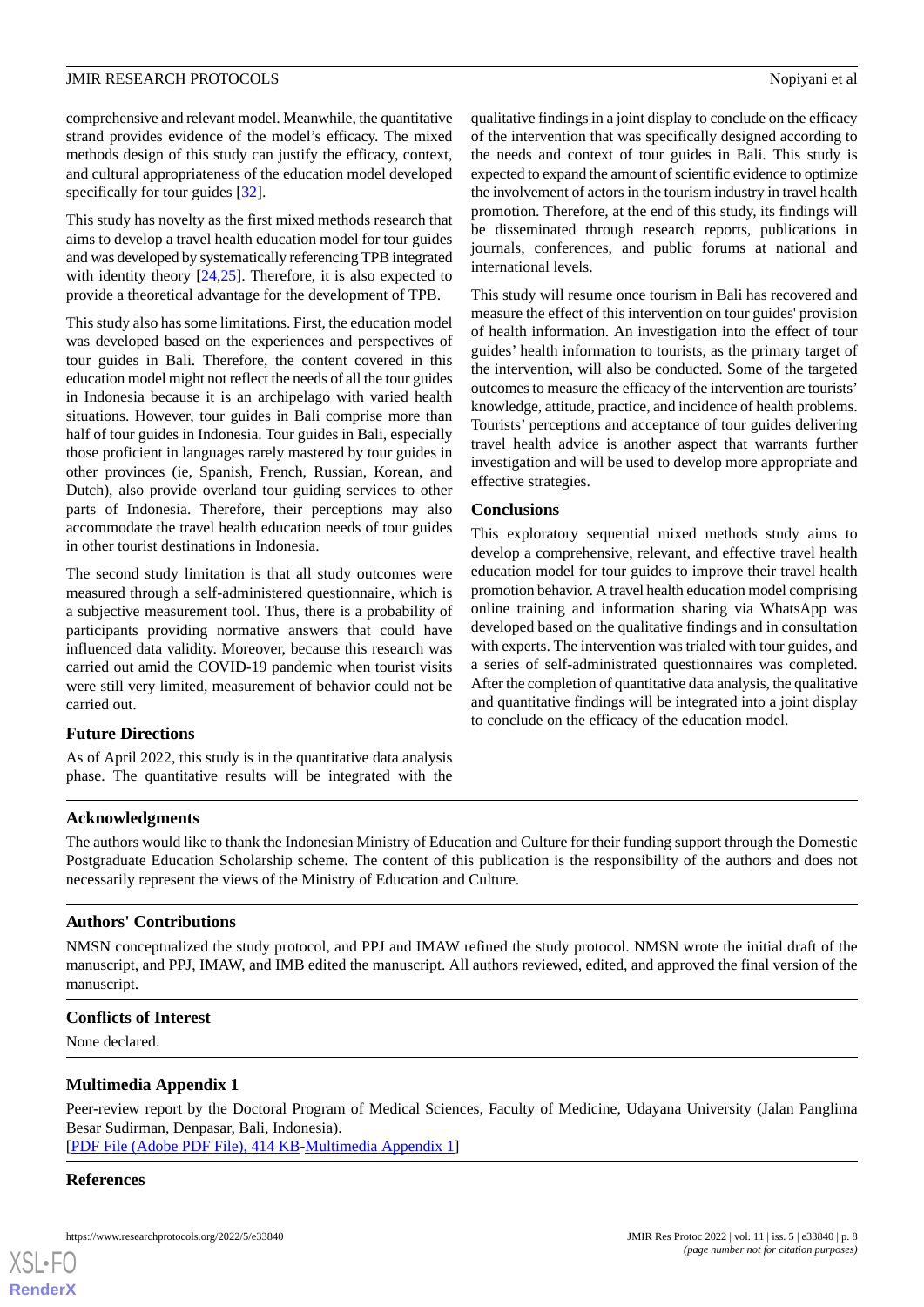- <span id="page-8-0"></span>1. Walker AT, LaRocque RC, Sotir MJ. CDC Yellow Book 2020: health information for international travel. Travel Epidemiology. URL:<https://wwwnc.cdc.gov/travel/yellowbook/2020/introduction/travel-epidemiology> [accessed 2020-02-02]
- <span id="page-8-1"></span>2. Sohail A, McGuinness SL, Lightowler R, Leder K, Jomon B, Bain CA, et al. Spectrum of illness among returned Australian travellers from Bali, Indonesia: a 5-year retrospective observational study. Intern Med J 2019 Jan;49(1):34-40. [doi: [10.1111/imj.13993\]](http://dx.doi.org/10.1111/imj.13993) [Medline: [29869360](http://www.ncbi.nlm.nih.gov/entrez/query.fcgi?cmd=Retrieve&db=PubMed&list_uids=29869360&dopt=Abstract)]
- <span id="page-8-5"></span>3. Rowe SL, Thevarajan I, Richards J, Gibney K, Simmons CP. The rise of imported Dengue Infections in Victoria, Australia, 2010 2016. Trop Med Infect Dis 2018 Jan 21;3(1):9 [\[FREE Full text](https://www.mdpi.com/resolver?pii=tropicalmed3010009)] [doi: [10.3390/tropicalmed3010009\]](http://dx.doi.org/10.3390/tropicalmed3010009) [Medline: [30274408](http://www.ncbi.nlm.nih.gov/entrez/query.fcgi?cmd=Retrieve&db=PubMed&list_uids=30274408&dopt=Abstract)]
- <span id="page-8-2"></span>4. MacIntyre CR, Karki S, Sheikh M, Zwar N, Heywood AE. The role of travel in measles outbreaks in Australia - An enhanced surveillance study. Vaccine 2016 Aug 17;34(37):4386-4391 [[FREE Full text\]](https://linkinghub.elsevier.com/retrieve/pii/S0264-410X(16)30606-5) [doi: [10.1016/j.vaccine.2016.07.023\]](http://dx.doi.org/10.1016/j.vaccine.2016.07.023) [Medline: [27449078](http://www.ncbi.nlm.nih.gov/entrez/query.fcgi?cmd=Retrieve&db=PubMed&list_uids=27449078&dopt=Abstract)]
- <span id="page-8-3"></span>5. Zimmermann R, Hattendorf J, Blum J, Nüesch R, Hatz C. Risk perception of travelers to tropical and subtropical countries visiting a swiss travel health center. J Travel Med 2013;20(1):3-10 [[FREE Full text](https://onlinelibrary.wiley.com/resolve/openurl?genre=article&sid=nlm:pubmed&issn=1195-1982&date=2013&volume=20&issue=1&spage=3)] [doi: [10.1111/j.1708-8305.2012.00671.x\]](http://dx.doi.org/10.1111/j.1708-8305.2012.00671.x) [Medline: [23279224](http://www.ncbi.nlm.nih.gov/entrez/query.fcgi?cmd=Retrieve&db=PubMed&list_uids=23279224&dopt=Abstract)]
- 6. Rolling T, Mühlenpfordt M, Addo MM, Cramer JP, Vinnemeier CD. Pre-travel advice at a crossroad: Medical preparedness of travellers to South and Southeast-Asia - The Hamburg Airport Survey. Travel Med Infect Dis 2017;18:41-45. [doi: [10.1016/j.tmaid.2017.07.008](http://dx.doi.org/10.1016/j.tmaid.2017.07.008)] [Medline: [28733254](http://www.ncbi.nlm.nih.gov/entrez/query.fcgi?cmd=Retrieve&db=PubMed&list_uids=28733254&dopt=Abstract)]
- <span id="page-8-4"></span>7. Thomson CA, Gibbs RA, Giele C, Firth MJ, Effler PV. Health Seeking Behaviours and Knowledge of Infectious Disease Risks in Western Australian Travellers to Southeast Asian Destinations: An Airport Survey. Trop Med Infect Dis 2016 Jul 18;1(1):doi.org/10.3390/tropicalmed1010003 [[FREE Full text](https://www.mdpi.com/resolver?pii=tropicalmed1010003)] [doi: [10.3390/tropicalmed1010003\]](http://dx.doi.org/10.3390/tropicalmed1010003) [Medline: [30270854](http://www.ncbi.nlm.nih.gov/entrez/query.fcgi?cmd=Retrieve&db=PubMed&list_uids=30270854&dopt=Abstract)]
- <span id="page-8-6"></span>8. Pavli A, Silvestros C, Patrinos S, Lymperi I, Maltezou HC. Pre-travel preparation practices among business travellers to tropical and subtropical destinations: results from the Athens International Airport Survey. Travel Med Infect Dis 2014;12(4):364-369. [doi: [10.1016/j.tmaid.2013.12.004](http://dx.doi.org/10.1016/j.tmaid.2013.12.004)] [Medline: [24529745](http://www.ncbi.nlm.nih.gov/entrez/query.fcgi?cmd=Retrieve&db=PubMed&list_uids=24529745&dopt=Abstract)]
- 9. Masyeni S, Yohan B, Somia IKA, Myint KSA, Sasmono RT. Dengue infection in international travellers visiting Bali, Indonesia. J Travel Med 2018 Aug 01;25(1):DOI: 10.1093/jtm/tay061 [[FREE Full text\]](http://europepmc.org/abstract/MED/30113689) [doi: [10.1093/jtm/tay061](http://dx.doi.org/10.1093/jtm/tay061)] [Medline: [30113689](http://www.ncbi.nlm.nih.gov/entrez/query.fcgi?cmd=Retrieve&db=PubMed&list_uids=30113689&dopt=Abstract)]
- 10. Hirata K, Ogawa T, Fujikura H, Ogawa Y, Hirai N, Nakagawa-Onishi T, et al. Characteristics of health problems in returned overseas travelers at a tertiary teaching hospital in a suburban area in Japan. J Infect Chemother 2018 Aug;24(8):682-685. [doi: [10.1016/j.jiac.2018.02.003](http://dx.doi.org/10.1016/j.jiac.2018.02.003)] [Medline: [29503227](http://www.ncbi.nlm.nih.gov/entrez/query.fcgi?cmd=Retrieve&db=PubMed&list_uids=29503227&dopt=Abstract)]
- 11. Johansson Århem KM, Gysin N, Nielsen HV, Surya A, Hellgren U. Low and declining risk for malaria in visitors to Indonesia: a review of local Indonesian and European travelers' data and a suggestion for new prophylactic guidelines. J Travel Med 2015;22(6):389-395 [[FREE Full text](https://onlinelibrary.wiley.com/resolve/openurl?genre=article&sid=nlm:pubmed&issn=1195-1982&date=2015&volume=22&issue=6&spage=389)] [doi: [10.1111/jtm.12233](http://dx.doi.org/10.1111/jtm.12233)] [Medline: [26464104](http://www.ncbi.nlm.nih.gov/entrez/query.fcgi?cmd=Retrieve&db=PubMed&list_uids=26464104&dopt=Abstract)]
- <span id="page-8-8"></span>12. Raby E, Dyer JR. Endemic (murine) typhus in returned travelers from Asia, a case series: clues to early diagnosis and comparison with dengue. Am J Trop Med Hyg 2013 Apr;88(4):701-703 [\[FREE Full text\]](http://europepmc.org/abstract/MED/23358638) [doi: [10.4269/ajtmh.12-0590\]](http://dx.doi.org/10.4269/ajtmh.12-0590) [Medline: [23358638](http://www.ncbi.nlm.nih.gov/entrez/query.fcgi?cmd=Retrieve&db=PubMed&list_uids=23358638&dopt=Abstract)]
- 13. Giovanetti F. Methanol poisoning among travellers to Indonesia. Travel Med Infect Dis 2013;11(3):190-193. [doi: [10.1016/j.tmaid.2013.03.013](http://dx.doi.org/10.1016/j.tmaid.2013.03.013)] [Medline: [23566856](http://www.ncbi.nlm.nih.gov/entrez/query.fcgi?cmd=Retrieve&db=PubMed&list_uids=23566856&dopt=Abstract)]
- <span id="page-8-9"></span>14. Wirawan IMA, Putri WCWS, Kurniasari NMD, Mulyawan KH, Hendrayana MA, Suharlim C. Geo-mapping of hazards, risks, and travel health services in Bali: Results from the first stage of the integrated travel health surveillance and information system at destination (TravHeSID) project. Travel Med Infect Dis 2020;37:101698. [doi: [10.1016/j.tmaid.2020.101698](http://dx.doi.org/10.1016/j.tmaid.2020.101698)] [Medline: [32360324](http://www.ncbi.nlm.nih.gov/entrez/query.fcgi?cmd=Retrieve&db=PubMed&list_uids=32360324&dopt=Abstract)]
- <span id="page-8-7"></span>15. Wirawan IMA, Putri WCWS, Mulyawan KH, Kurniasari NMD, Duana IMK, Suharlim C. Tourism health and safety: directory of hazard, risks, and travel health services in Bali. 1st ed. Yogyakarta: ANDI; 2017:173-174.
- <span id="page-8-10"></span>16. Wirawan IMA, Januraga PP. Forecasting COVID-19 transmission and healthcare capacity in Bali, Indonesia. J Prev Med Public Health 2020 May;53(3):158-163 [[FREE Full text](https://dx.doi.org/10.3961/jpmph.20.152)] [doi: [10.3961/jpmph.20.152](http://dx.doi.org/10.3961/jpmph.20.152)] [Medline: [32498137](http://www.ncbi.nlm.nih.gov/entrez/query.fcgi?cmd=Retrieve&db=PubMed&list_uids=32498137&dopt=Abstract)]
- 17. Yoshikawa MJ, Kusriastuti R. Surge of dengue virus infection and chikungunya fever in Bali in 2010: the burden of mosquito-borne infectious diseases in a tourist destination. Trop Med Health 2013 Jun;41(2):67-78 [[FREE Full text](http://europepmc.org/abstract/MED/23874141)] [doi: [10.2149/tmh.2011-05](http://dx.doi.org/10.2149/tmh.2011-05)] [Medline: [23874141\]](http://www.ncbi.nlm.nih.gov/entrez/query.fcgi?cmd=Retrieve&db=PubMed&list_uids=23874141&dopt=Abstract)
- <span id="page-8-12"></span><span id="page-8-11"></span>18. Çetinkaya MY, Öter Z. Role of tour guides on tourist satisfaction level in guided tours and impact on re-visiting intention: a research in Istanbul. European Journal of Tourism, Hospitality and Recreation 2016;7(1):40-54. [doi: [10.1515/ejthr-2016-0005\]](http://dx.doi.org/10.1515/ejthr-2016-0005)
- <span id="page-8-13"></span>19. Indonesian Tour Guides Association. The code of conduct of Indonesian Tour Guides Association. URL: [https://dpdhpibali.](https://dpdhpibali.org/wp-content/uploads/2019/04/KODE-ETIK-PRAMUWISATA.pdf) [org/wp-content/uploads/2019/04/KODE-ETIK-PRAMUWISATA.pdf](https://dpdhpibali.org/wp-content/uploads/2019/04/KODE-ETIK-PRAMUWISATA.pdf) [accessed 2020-03-21]
- 20. Bali Provincial Government. Bali Provincial Regulation Number 5 Year 2016 concerning Tour Guides. URL: [https:/](https://dpdhpibali.org/wp-content/uploads/2019/04/Perda-no_5-th-2016.pdf) [/dpdhpibali.org/wp-content/uploads/2019/04/Perda-no\\_5-th-2016.pdf](https://dpdhpibali.org/wp-content/uploads/2019/04/Perda-no_5-th-2016.pdf) [accessed 2020-03-21]
- 21. Bali Provincial Statistics Agency. Statistics of international tourists visits to Bali 2018. Denpasar: Bali Provincial Statistics Agency; 2019.
- 22. Indonesian Tour Guides Association Bali Branch. Data of registered tour guides. URL:<https://dpdhpibali.org/pramuwisata/> [accessed 2020-03-21]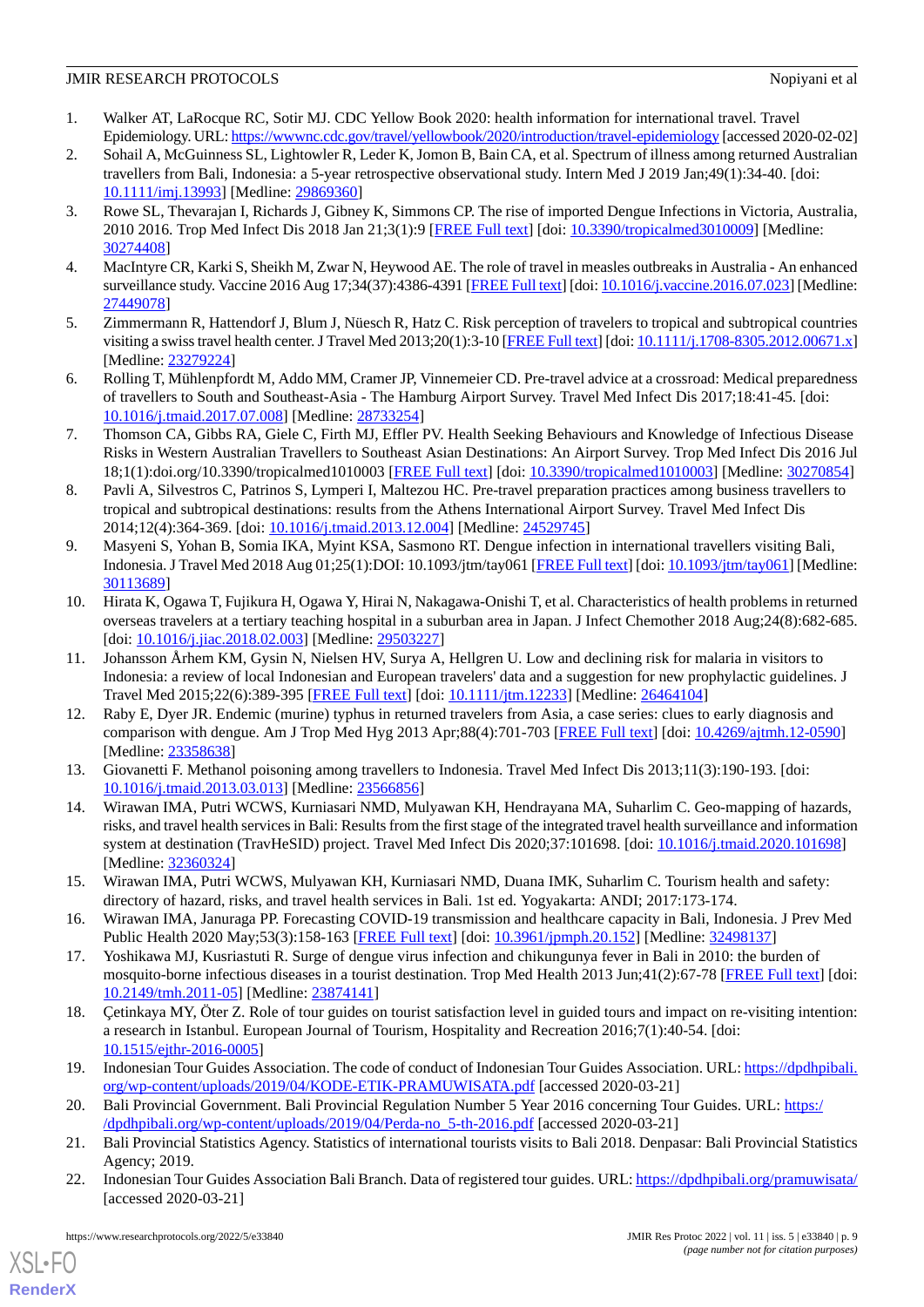- <span id="page-9-0"></span>23. Wirawan IMA, Wirawan DN, Kurniasari NMD, Merati KTP. Travel agent and tour guide perceptions on travel health promotion in Bali. Health Promot Int 2020 Feb 01;35(1):e43-e50. [doi: [10.1093/heapro/day119\]](http://dx.doi.org/10.1093/heapro/day119) [Medline: [30668759\]](http://www.ncbi.nlm.nih.gov/entrez/query.fcgi?cmd=Retrieve&db=PubMed&list_uids=30668759&dopt=Abstract)
- <span id="page-9-21"></span><span id="page-9-20"></span>24. Stets JE, Burke PJ. Identity Theory and Social Identity Theory. Social Psychology Quarterly 2000 Sep;63(3):224. [doi: [10.2307/2695870\]](http://dx.doi.org/10.2307/2695870)
- <span id="page-9-1"></span>25. Ajzen I. Behavioral intervention based on the Theory of Planned Behavior. 2019. URL: [https://people.umass.edu/aizen/](https://people.umass.edu/aizen/tpb.html) [tpb.html](https://people.umass.edu/aizen/tpb.html) [accessed 2020-02-10]
- <span id="page-9-2"></span>26. Ajzen I. The theory of planned behavior. Organizational Behavior and Human Decision Processes 1991 Dec;50(2):179-211. [doi: [10.1016/0749-5978\(91\)90020-t](http://dx.doi.org/10.1016/0749-5978(91)90020-t)]
- <span id="page-9-3"></span>27. Ajzen I. Theory of Planned Behavior with background factors. URL:<https://people.umass.edu/aizen/tpb.html> [accessed] 2020-02-10]
- <span id="page-9-5"></span>28. Ajzen I. The theory of planned behaviour is alive and well, and not ready to retire: a commentary on Sniehotta, Presseau, and Araújo-Soares. Health Psychol Rev 2015;9(2):131-137. [doi: [10.1080/17437199.2014.883474](http://dx.doi.org/10.1080/17437199.2014.883474)] [Medline: [26209198\]](http://www.ncbi.nlm.nih.gov/entrez/query.fcgi?cmd=Retrieve&db=PubMed&list_uids=26209198&dopt=Abstract)
- <span id="page-9-4"></span>29. Ajzen I. The theory of planned behaviour: reactions and reflections. Psychol Health 2011 Sep;26(9):1113-1127. [doi: [10.1080/08870446.2011.613995\]](http://dx.doi.org/10.1080/08870446.2011.613995) [Medline: [21929476\]](http://www.ncbi.nlm.nih.gov/entrez/query.fcgi?cmd=Retrieve&db=PubMed&list_uids=21929476&dopt=Abstract)
- <span id="page-9-6"></span>30. Ajzen I. The Theory of Planned Behavior: a bibliography. URL: <https://people.umass.edu/aizen/tpbrefs.html> [accessed 2020-02-10]
- <span id="page-9-7"></span>31. MacDougall LA, Gyorkos TW, Leffondré K, Abrahamowicz M, Tessier D, Ward BJ, et al. Increasing referral of at-risk travelers to travel health clinics: evaluation of a health promotion intervention targeted to travel agents. J Travel Med 2001;8(5):232-242 [[FREE Full text](https://onlinelibrary.wiley.com/resolve/openurl?genre=article&sid=nlm:pubmed&issn=1195-1982&date=2001&volume=8&issue=5&spage=232)] [doi: [10.2310/7060.2001.24016\]](http://dx.doi.org/10.2310/7060.2001.24016) [Medline: [11703905\]](http://www.ncbi.nlm.nih.gov/entrez/query.fcgi?cmd=Retrieve&db=PubMed&list_uids=11703905&dopt=Abstract)
- <span id="page-9-8"></span>32. Creswell JW, Clark VLP. Designing and conducting mixed methods research. 3rd ed. Thousand Oaks: SAGE Publications; 2018.
- <span id="page-9-10"></span><span id="page-9-9"></span>33. Creswell JW, Creswell JD. Research design: qualitative, quantitative, and mixed methods approaches. Thousand Oaks: SAGE Publications; 2018.
- <span id="page-9-11"></span>34. Thornberg R. Informed grounded theory. Scandinavian Journal of Educational Research 2012 Jun;56(3):243-259. [doi: [10.1080/00313831.2011.581686\]](http://dx.doi.org/10.1080/00313831.2011.581686)
- <span id="page-9-12"></span>35. Robinson OC. Sampling in interview-based qualitative research: a theoretical and practical guide. Qualitative Research in Psychology 2013 Nov 18;11(1):25-41. [doi: [10.1080/14780887.2013.801543\]](http://dx.doi.org/10.1080/14780887.2013.801543)
- <span id="page-9-13"></span>36. Braun V, Clarke V. Using thematic analysis in psychology. Qualitative Research in Psychology 2006 Jan;3(2):77-101. [doi: [10.1191/1478088706qp063oa\]](http://dx.doi.org/10.1191/1478088706qp063oa)
- <span id="page-9-14"></span>37. Lwanga SK, Lemeshow S. Sample size determination in health studies: a practical manual. Geneva: World Health Organization; 1991.
- 38. Kirkwood BR, Sterne JAC. Essential medical statistics. 2nd ed. Massachusetts: Blackwell Science; 2003.
- <span id="page-9-16"></span><span id="page-9-15"></span>39. Mishra P, Singh U, Pandey C, Mishra P, Pandey G. Application of student's -test, analysis of variance, and covariance. Ann Card Anaesth 2019;22(4):407-411 [[FREE Full text](http://europepmc.org/abstract/MED/31621677)] [doi: [10.4103/aca.ACA\\_94\\_19](http://dx.doi.org/10.4103/aca.ACA_94_19)] [Medline: [31621677](http://www.ncbi.nlm.nih.gov/entrez/query.fcgi?cmd=Retrieve&db=PubMed&list_uids=31621677&dopt=Abstract)]
- <span id="page-9-17"></span>40. Nachar N. The Mann-Whitney U: a test for assessing whether two independent samples come from the same distribution. TQMP 2008 Mar 01;4(1):13-20. [doi: [10.20982/tqmp.04.1.p013\]](http://dx.doi.org/10.20982/tqmp.04.1.p013)
- <span id="page-9-18"></span>41. McHugh ML. The chi-square test of independence. Biochem Med (Zagreb) 2013;23(2):143-149. [Medline: [23894860](http://www.ncbi.nlm.nih.gov/entrez/query.fcgi?cmd=Retrieve&db=PubMed&list_uids=23894860&dopt=Abstract)]
- 42. Glass GV. Testing homogeneity of variances. American Educational Research Journal 2016 Jun 23;3(3):187-190. [doi: [10.3102/00028312003003187\]](http://dx.doi.org/10.3102/00028312003003187)
- 43. McCrudden MT, Marchand G, Schutz PA. Joint displays for mixed methods research in psychology. Methods in Psychology 2021 Dec;5:100067. [doi: [10.1016/j.metip.2021.100067](http://dx.doi.org/10.1016/j.metip.2021.100067)]
- <span id="page-9-19"></span>44. Avcikurt C, Koroglu O, Koroglu A, Avcikurt AS. HIV/AIDS awareness and attitudes of tour guides in Turkey. Cult Health Sex 2011 Feb;13(2):233-243. [doi: [10.1080/13691058.2010.522733\]](http://dx.doi.org/10.1080/13691058.2010.522733) [Medline: [21058083](http://www.ncbi.nlm.nih.gov/entrez/query.fcgi?cmd=Retrieve&db=PubMed&list_uids=21058083&dopt=Abstract)]
- 45. Ivatts SL, Plant AJ, Condon RJ. Travel health: perceptions and practices of travel consultants. J Travel Med 1999 Jun;6(2):76-80 [[FREE Full text](https://onlinelibrary.wiley.com/resolve/openurl?genre=article&sid=nlm:pubmed&issn=1195-1982&date=1999&volume=6&issue=2&spage=76)] [doi: [10.1111/j.1708-8305.1999.tb00836.x\]](http://dx.doi.org/10.1111/j.1708-8305.1999.tb00836.x) [Medline: [10381958](http://www.ncbi.nlm.nih.gov/entrez/query.fcgi?cmd=Retrieve&db=PubMed&list_uids=10381958&dopt=Abstract)]
- 46. Flaherty G, Lim D, Fry G. Travel agency awareness of the health risks of international travel; a pilot study. Int J Travel Med Glob Heal 2015 Jun 10;3(2):45-48. [doi: [10.20286/ijtmgh-030268\]](http://dx.doi.org/10.20286/ijtmgh-030268)
- 47. Nascimento GM, Sartori AMC, Lopes MH, Medeiros CR, Lara AN. The role of travel agents in travel medicine-a study with agencies from São Paulo, Brazil. J Travel Med 2020 Jul 14;27(4):taaa012. [doi: [10.1093/jtm/taaa012](http://dx.doi.org/10.1093/jtm/taaa012)] [Medline: [32010950](http://www.ncbi.nlm.nih.gov/entrez/query.fcgi?cmd=Retrieve&db=PubMed&list_uids=32010950&dopt=Abstract)]

# **Abbreviations**

**ANCOVA:** analysis of covariance **HPI:** Himpunan Pramuwisata Indonesia **TPB:** theory of planned behavior **WHO:** World Health Organization